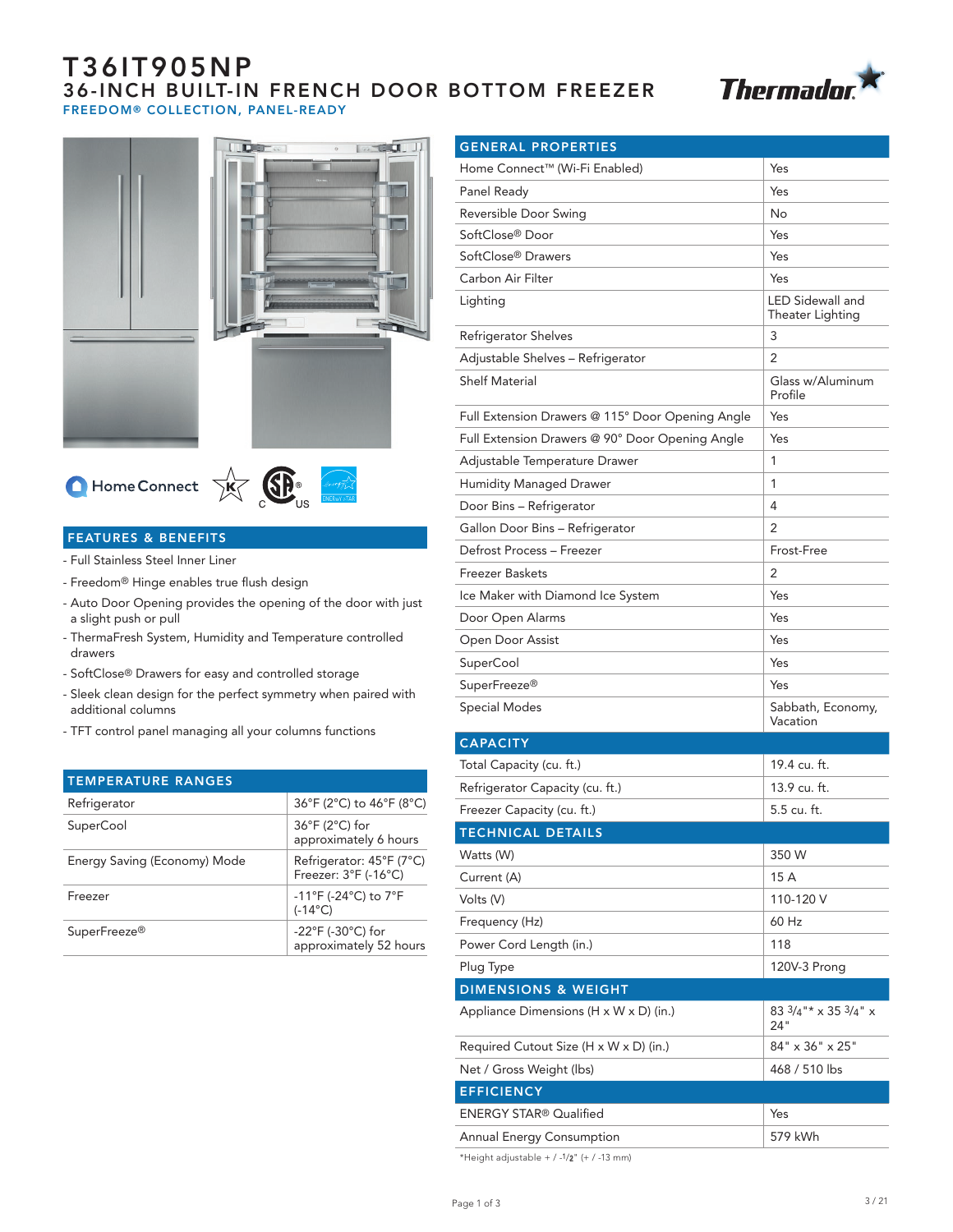# T36IT905NP 36-INCH BUILT-IN FRENCH DOOR BOTTOM FREEZER FREEDOM® COLLECTION, PANEL-READY



| <b>WARRANTY</b>                                                                                                         |                  |
|-------------------------------------------------------------------------------------------------------------------------|------------------|
| Limited, Entire Appliance, Parts and Labor on Any Part of the Refrigerator that Fails Because of a Manufacturing Defect | 2 Year           |
| Limited Warranty for Sealed Refrigeration System*; Parts and Labor                                                      | 3rd to 6th Year  |
| Limited Warranty for Sealed Refrigeration System*; Parts Only                                                           | 7th to 12th Year |
| Limited Warranty for Stainless Steel Rust-Through                                                                       | Lifetime         |

\*Sealed refrigeration system includes compressor, evaporator, condenser, dryer / strainer and connection tubing

#### CUTOUT DIMENSIONS



Furniture return

**A:** Area for installation of power connection.

**B:** Area for running the water line. It is recommended that the waterbox is placed adjacent to the installation cavity, so that it can be accessed for service without uninstalling the appliance. If this is not possible, place the recessed waterbox adjacent to the water supply socket elevated at the heights as referenced in areas A and B.

**C:** Niche depth depends on kitchen design. For a flush installation, the depth needs to be at least 24 inches plus the thickness of the door panel.

Stainless steel models contain a panel-ready base unit, ready-to-install stainless steel door(s) with a right or left door swing and handle(s).



#### TOP VIEW CLEARANCE



\*\* door handle must be added to this dimension.